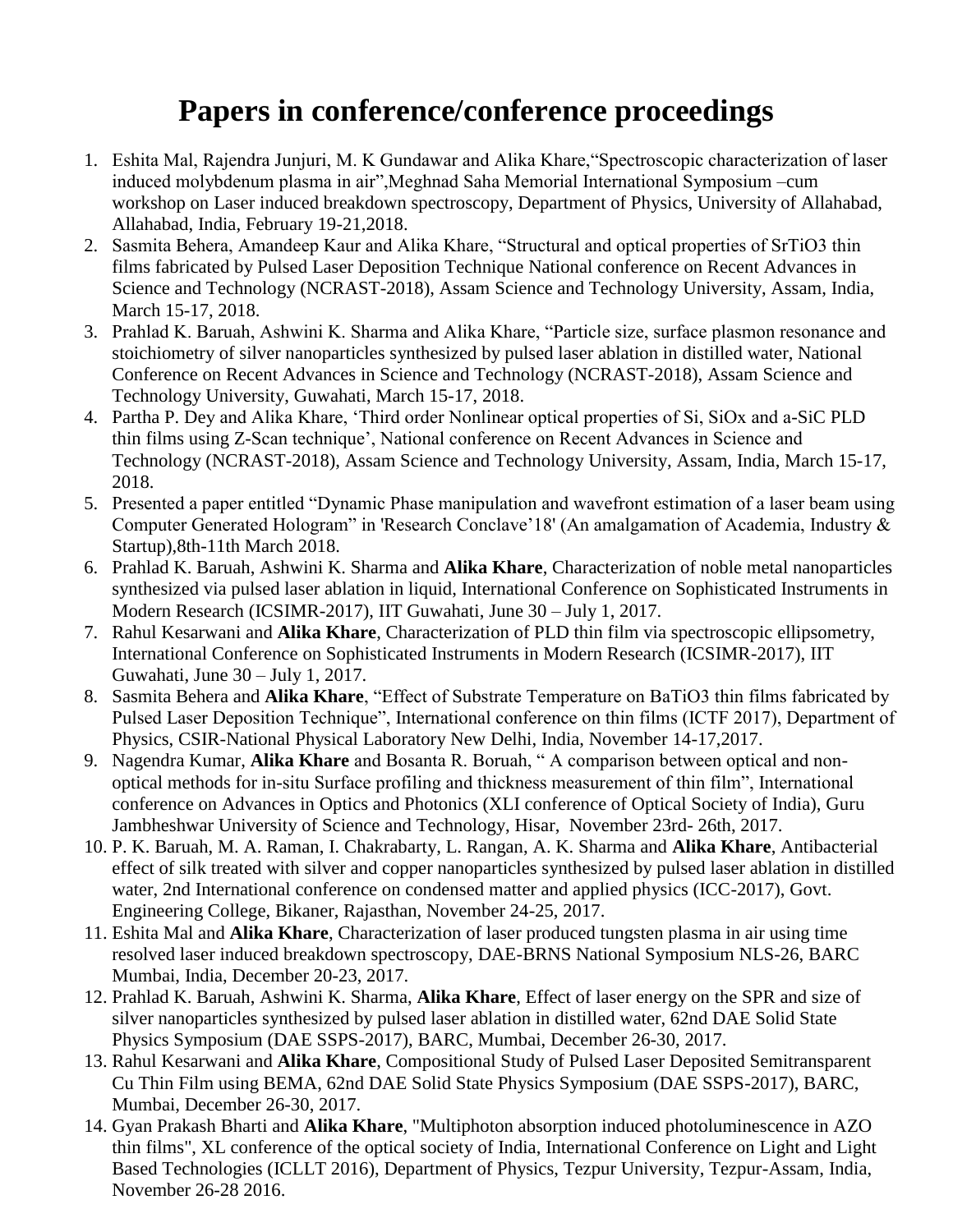- 15. Gyan Prakash Bharti and **Alika Khare**, "Efficient near band edge photoluminescence in Zn1-xAlxO thin films", Research Conclave -2017, Indian Institute of Technology Guwahati, Guwahati-Assam-784028, India, March 16-19, 2017.
- 16. Rahul Kesarwani and **Alika Khare**, "Surface structural analysis of plasmonic film using power spectral density technique", XL conference of the optical society of India, International Conference on Light and Light Based Technologies (ICLLT 2016), Tezpur University, Tezpur University, Tezpur, Assam-784028, India, November 26- 28 2016.
- 17. Rahul Kesarwani, Harsh Chaturvedi and **Alika Khare**, "Plasmonic interaction between copper nanoparticles and metallic single walled carbon nanotubes", Photonics-2016, The International Conference on Fiber Optics and Photonics, IIT Kanpur, Kanpur, Uttar Pradesh- 201086, India, December 04- 08 2016.
- 18. Gobinda Pradhan, Rahul Kesarwani, **Alika Khare** and Ashwini Kumar Sharma, "Thickness dependent optical properties of  $MoS<sub>2</sub>$  thin films probed by spectroscopic ellipsometry", Photonics-2016, The International Conference on Fiber Optics and Photonics, IIT Kanpur, Kanpur, Uttar Pradesh- 201086, India, December 04- 08 2016
- 19. Rahul Kesarwani, Partha Pritam Dey and **Alika Khare**, "Spectroscopic Ellipsometry studies of PLD Si thin film", Research Conclave- 2017, Institute of Technology Guwahati, Guwahati, Assam-781039, India, March 16- 19 2017.
- 20. Prahlad K. Baruah, Anuma Singh, Latha Rangan, Ashwini K. Sharma and **Alika Khare**, "Comparison of surface enhanced Raman scattering of silver and copper nanoparticles on furanoflavanoid karanjin", Photonics-2016, The International Conference on Fiber Optics and Photonics, IIT Kanpur, Kanpur, Uttar Pradesh- 201086, India, December 4-8, 2016.
- 21. Prahlad K. Baruah, Kh. Shantakumar Singh, Sumit Goswami, Eshita Mal, Ashwini K. Sharma and **Alika Khare**, "Application of laser induced breakdown for nanoparticle synthesis and as a powerful spectroscopic technique", Research conclave 2017, IIT Guwahati, Guwahati, Assam-781039, India, March 16-19, 2017.
- 22. P. K. Baruah, A. K. Sharma and **Alika Khare**, 'Effect of laser energy on silver nanoparticles produced by pulsed laser ablation in distilled water,' International Conference on Light and Light based Technologies (ICLLT), Tezpur University, November 26-28 2016.
- 23. Eshita Mal and **Alika Khare**, "Studies on Laser produced Tungsten Plasma using LIBS", Photonics-2016, The International Conference on Fiber Optics and Photonics, IIT Kanpur, Kanpur, Uttar Pradesh-201086, India, December 4-8, 2016.
- 24. Sasmita Behera and **Alika Khare**, "Characterization of Alpha-Al2O<sub>3</sub> sapphire thin film fabricated by Pulsed Laser Deposition", Photonics-2016, The International Conference on Fiber Optics and Photonics, IIT Kanpur, Kanpur, Uttar Pradesh- 201086, India, December 4-8, 2016.
- 25. Indrajeet Kumar, Partha Pratim Dey, Gyan Prakash Bharti and **Alika Khare**, "Versatility of Pulsed Laser Deposition technique for fabrication of thin films", Research conclave-2016, IIT Guwahati", 17<sup>th</sup>- $20<sup>th</sup> March, 2016. (Poster)$
- 26. Gyan Prakash Bharti and **Alika Khare**, "Frequency tripled Nd:YAG laser pumped Random lasing in ZnO and Al doped ZnO thin films fabricated via Pulsed Laser Deposition technique",**P-171** National Laser Symposium (NLS-24), Raja Ramanna Center for Advanced Technology (RRCAT), Indore, M. P. (India),  $2<sup>nd</sup> - 5<sup>th</sup>$  December (2015).
- 27. Prahlad K. Baruah, Eshita Mal, Kh. Shantakumar Singh, Ashwini K. Sharma and **Alika Khare**, "*Laser produced plasma and its applications*, Research conclave-2016, IIT Guwahati", 17<sup>th</sup>- 20<sup>th</sup> March, 2016.
- 28. Prahlad K. Baruah, Ashwini K. Sharma and **Alika Khare**, "*Dependence of Laser Energy on the Size of Copper Nanoparticles Synthesized by Pulsed Laser Ablation in Liquid"*, International Conference on Materials Science & Technology-2016 (ICMTech-2016), University of Delhi, 1<sup>st</sup> - 4<sup>th</sup> March, 2016.
- 29. Prahlad K. Baruah, Ashwini K. Sharma, **Alika Khare**, "*Preliminary investigation on the expansion*  dynamics of laser produced graphite plasma in air", 30<sup>th</sup> National Symposium on Plasma Science & Technology (Plasma-2015), P-204, Saha Institute of Nuclear Physics (SINP), Kolkata, India, 1<sup>st</sup> -4<sup>th</sup> December , (2015) (Poster)
- 30. Prahlad K. Baruah, Ashwini K. Sharma, **Alike Khare**, "*Basics and applications of the process of Laser induced breakdown",* TEQIP Symposium to celebrate the 2015 International Year of Light, Department of Physics, IIT Guwahati, Guwahati, 31<sup>st</sup> (2015). (Poster)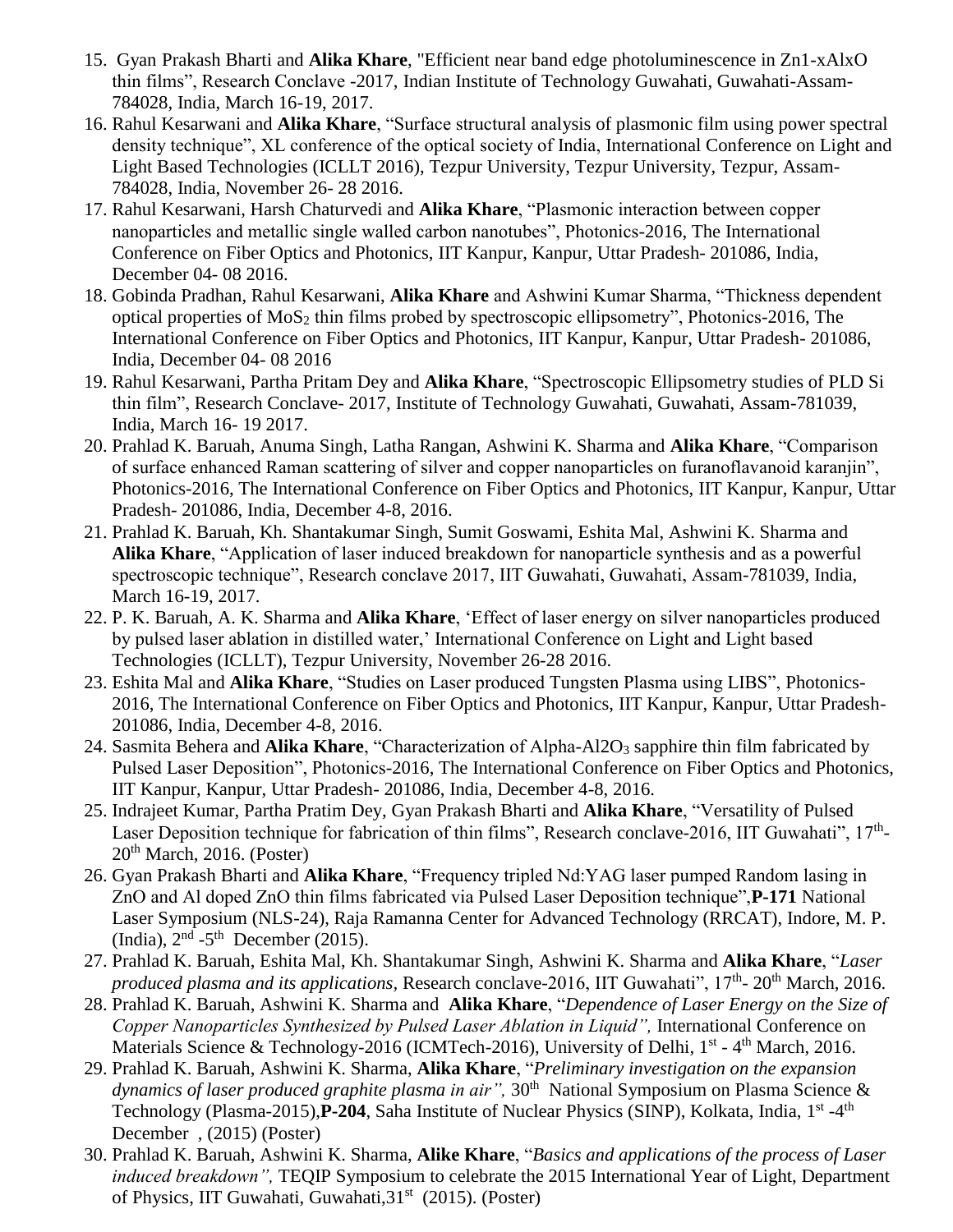- 31. Eshita Mal, Kh. Shantakumar Singh, Prahlad K.Baruah, Arjun Biswas, Ashwini K. Sharma and **Alika Khare**, "Characterization of Copper Plasma using Laser Induced Breakdown Spectroscopy in air", 4<sup>th</sup> PSSI-PLASMA SCHOLARS COLLOQUIUM (PSC-2015), Jadavpur university, 6<sup>th</sup>-7<sup>th</sup> August 2015.
- 32. Eshita Mal and **Alika Khare** "Characterization Of Laser-Induced Plasma Of Tungsten",30th National Symposium on Plasma Science & Technology (PLASMA-2015), **p-261**,Saha Institute of Nuclear Physics (SINP), Kolkata, India, 1<sup>st</sup> -4<sup>th</sup> December (2015) (Poster)
- 33. Gobinda Pradhan, Sasmita Behera, Ashwini K. Sharma and **Alika Khare**, "Study of surface morphology and optical properties of thin films grown via PLD", Research conclave-2016, IIT Guwahati, 17<sup>th</sup>- 20<sup>th</sup> March, 2016. (Poster).
- 34. Gyan Prakash Bharti and **Alika Khare**, "*Single photon assisted random lasing action in ZnO thin films deposited via Pulsed Laser Deposition Technique*", 4 th International conference on Current Developments in Atomic, Molecular, Optical & Nano Physics with Applications (CDAMOP-2015), University of Delhi, 11-14 March, 2015.
- 35. Rahul Kesarwani and **Alika Khare** , "*Effect of annealing on SPR and NLO properties of*  Semitransparent Cu thin films deposited onto glass substrate via PLD technique", 4<sup>th</sup> International conference on Current Developments in Atomic, Molecular, Optical & Nano Physics with Applications (CDAMOP-2015), University of Delhi, 11-14 March, 2015.
- 36. Eshita Mal and **Alika Khare**, "*Measurement Electron density and temperature in laser induced stainless steel (SS) plasma*", 4<sup>th</sup> International conference on Current Developments in Atomic, Molecular, Optical & Nano Physics with Applications (CDAMOP-2015), University of Delhi, 11-14 March, 2015.
- 37. Anuma Singh , Latha Rangan, **Alika Khare**, Aditya Narayan Panda, 'Characterization of bioactive karanjin from seeds of Karanj', International Confernce of Medicinal plants and herbal drugs for Human welfare, IIT Channai ( ICMP-2015), 28-30 Jan, 2015.
- 38. Gyan Prakash Bharti and **Alika Khare**, "*Band gap tunning in Pulsed Laser Deposited Zn1 xAlxO*(0≤x≤0.10) thin films", 12<sup>th</sup> International conference on fiber optics and photonics (PHOTONICS-2014), IIT Kharagpur, India,  $13-16^{th}$  Dec. 2014.
- 39. Sanasam Sunderlal Singh, Kh. Shantakumar, **Alika Khare** and S. N. Joshi, 'Fabrication of Microchannels on Mild Steel using Laser induced Micro-machining', 5th International and 26th All India Manufacturing Technology, Design and Research Conference AIMTDR 2014, IIT Guwahati, December 12-14, 2014, pp. 878(1) - 878(5)
- 40. Prahlad K. Baruah, Kh. Shantakumar Singh, A. K. Sharma and **Alika Khare**,"*Effect of laser energy on nanoparticles produced by laser ablation of copper in distilled water",* 29th National Symposium on Plasma Science & Technology and the International Conference on Plasma & Nanotechnology (PLASMA 2014), Mahatma Gandhi University, Kottayam, Kerala, December 8-11,166 (2014).
- 41. Gyan Prakash Bharti and **Alika Khare**, "*Third order optical nonlinearity in Zn1-xAlxO (0≤x≤0.10) thin films deposited via Pulsed Laser Deposition Technique*", National Laser Symposium (NLS-23), Sri Venkateshwara University Tirupati, A. P. (India), 3-6 December 2014.
- 42. Indrajeet Kumar, Gyan Prakash Bharti and **Alika Khare**, "*Laser power induced disorder in PLD deposited DLC film during Raman measurement",* National Laser Symposium (NLS-23), Sri Venkateshwara University Tirupati, A. P. (India), 3-6 December 2014.
- 43. Kh. Shantakumar Singh, Prahlad. K. Baruah, Eshita Mal, **Alika Khare** andA. K. Sharma, "*Effect of uniform magnetic field on laser drilling",* Proc.National Laser Symposium, Sri Venkateswara University, Tirupati, December3-6, 147 (2014).
- 44. Partha P. Dey and **Alika Khare**, "*Structural and optical properties of Silicon Carbide thin films fabricated via PLD*", National Laser Symposium (NLS-23), Sri Venkateshwara University Tirupati, A. P. (India), 3-6 December 2014.
- 45. Satchi Kumari abn **Alika Khare**, ' Comparative study of Optical delay of light in Barium titanate crystal and thin film', National Laser Symposium (NLS-23), Sri Venkateshwara University Tirupati, A. P. (India), 3-6 December 2014.
- 46. Kh. Shanatakumar Singh, Alike Khare and Ashwinin Kumar Sharma, 'Spectroscopic study of laserproduced copper plasma in uniform magnatic field', National Laser Symposium (NLS-23), Sri Venkateshwara University Tirupati, A. P. (India), 3-6 December 2014.
- 47. Prahlad K. Baruah, N. S. Mallick, I. Kumar, A. K. Sharma and **Alika Khare**, "*Dynamics of laser induced breakdown at solid-liquid interface by imaging technique",* 3rd PSSI-PLASMA Scholars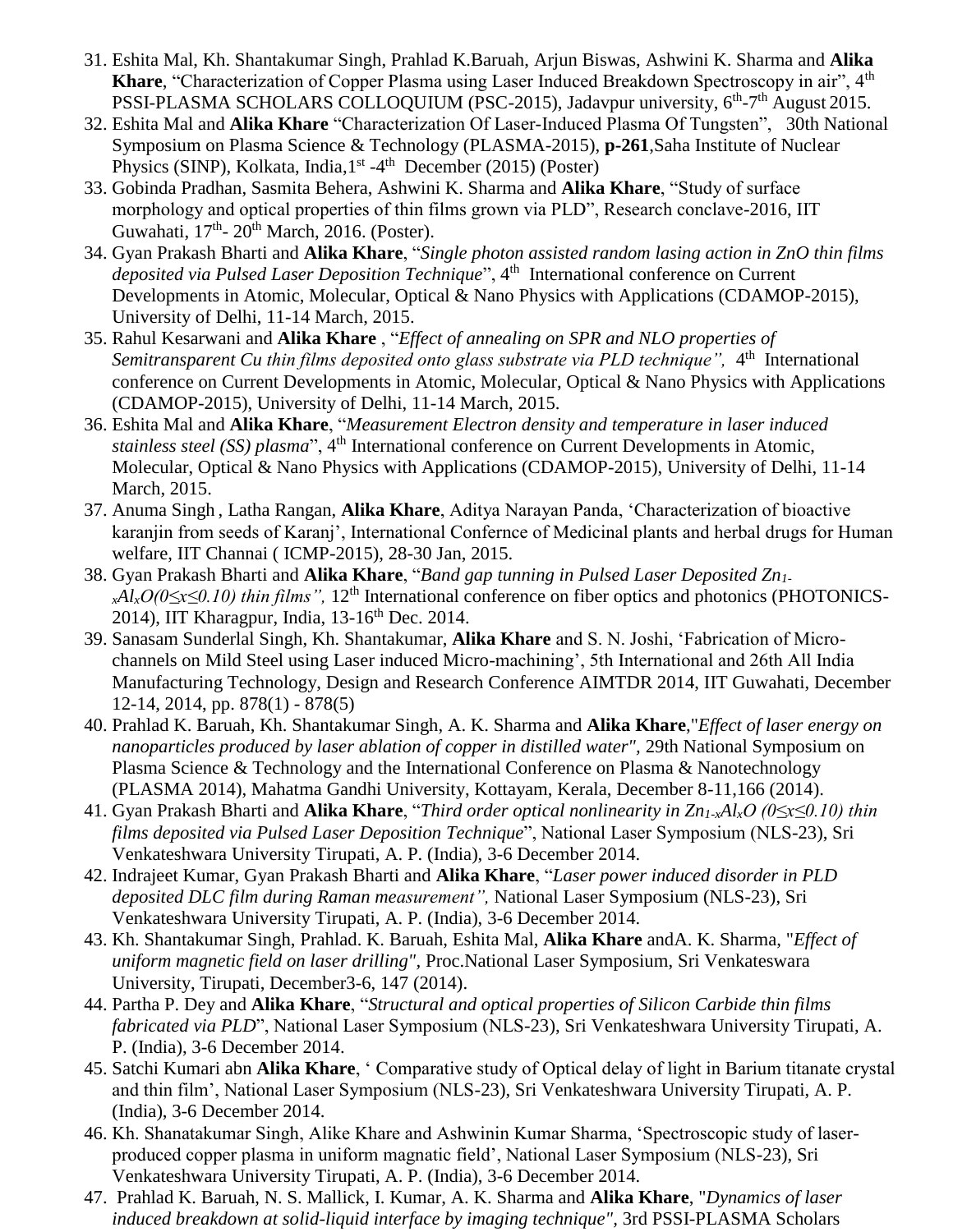Colloquium (PSC-2014) &National workshop on Exploring Plasma Technology on Material Processing, VIT Channai July 3-5 (2014).

- 48. Eshita Mal and **Alika Khare**, "*Laser Induced Breakdown Spectroscopy of stainless steel sample"* 3rd PSSI-PLASMA Scholars Colloquium (PSC-2014) &National workshop on Exploring Plasma Technology on Material Processing, VIT Channai July 3-5 (2014).
- 49. Partha P. Dey and **Alika Khare**, "*Nd-YAG ns-pulsed laser induced Structural and compositional modification of Silicon surface : Formation of Photoluminescent a-Si:SiO<sup>2</sup> nanostructures*", National Conference on Nanotechnology and Renewable Energy (NCNRE-14), New Delhi, India, April 28-29, 2014.
- 50. Rahul Kesarwani, G. P. Bharti, Partha P. Dey, Indrajeet Kumar and A.T.T. Mostako, **Alika Khare**, "NLO behavior of Semitransparent Cu Thin Film Deposited by PLD", International Conference on Optics and Optoelectronics (XXXVIII Symposium of Optical Society of India), Instruments Research and Development Establishment (IRDE), Dehradun, Uttarakhand, India 5-8<sup>th</sup> March, 2014.
- 51. G. P. Bharti, Satchi Kumari, Archana Kushwaha and **Alika Khare**. "Nonlinear Absorption of PLD Deposited ZnO Thin Films Under CW Laser Irradiation", International Conference on Optics and Optoelectronics (XXXVIII Symposium of Optical Society of India), Instruments Research and Development Establishment (IRDE), Dehradun, Uttarakhand, India 5-8<sup>th</sup> March, 2014.
- 52. Partha P Dey, G. P. Bharti and **Alika Khare**, "Third order Nonlinear Optical properties of PLD deposited Nanostructured SiC Thin Films", International Conference on Optics and Optoelectronics (XXXVIII Symposium of Optical Society of India), Instruments Research and Development Establishment (IRDE), Dehradun, Uttarakhand, India 5-8<sup>th</sup> March, 2014.
- 53. Indrajeet Kumar and **Alika Khare**, "Nonlinear absorption and refraction measurement of PLD deposited carbon thin film", DAE-BRNS National Laser Symposium-22, 8-11<sup>th</sup> January, 2014.
- 54. Indrajeet Kumar, P. K. Baruah, A. K. Sharma and **Alika Khare**, "Laser Induced Graphite Plasma In Liquid By CCD Imaging", 28th National Symposium on Plasma Science & Technology (PLASMA 2013), KIIT University, Bhubaneshwar, Odisha, India, 3-6<sup>th</sup> December, 2013.
- 55. Indrajeet Kumar and **Alika Khare**, "Raman Spectra of PLD Deposited DLC Thin Films on Si Substrate", 58<sup>th</sup> DAE-Solid State Physics Symposium, 17-21<sup>st</sup> December, 2013.
- 56. Indrajeet Kumar and **Alika Khare**, "Diamond Like Carbon Films Deposited by Pulsed Laser Ablation of Graphite Target", DAE-BRNS 7<sup>th</sup> National Symposium on Pulsed Laser Deposition of Thin Films and Nanostructured Materials, 14-16<sup>th</sup> November, 2013.
- 57. Partha P. Dey and **Alika Khare**, "Fabrication of SiOx thin films by Pulsed Laser Deposition at different O2 ambient pressure" DAE-BRNS 7<sup>th</sup> National Symposium on Pulsed Laser Deposition of Thin Films and Nanostructured Materials, 14-16<sup>th</sup> November, 2013.
- 58. G. P. Bharti, Raja Bonia, Partha P Dey, A. T. T. Mostako, Satchi Kumari and **Alika Khare**, "SPR and NLO Behavior of PLD Deposited Cu Thin Films" DAE-BRNS  $7<sup>th</sup>$  National Symposium on Pulsed Laser Deposition of Thin Films and Nanostructured Materials, 14-16<sup>th</sup> November, 2013.
- 59. Indrajeet Kumar and **Alika Khare**, "Optical Nonlinearity of Nanostructured Carbon Thin Films Deposited via Pulsed Laser Ablation Technique", International Conference on Nanotechnology (ICNT-2013), Haldia Institute of Technology, India,  $25\text{-}26\text{th}$  October, 2013.
- 60. Partha P. Dey and **Alika Khare**, "Structural and Optical properties of Nanostructured a-SiC Thin Films by Pulsed Laser Deposition at different Substrate Temperatures", International Conference on Nanotechnology (ICNT-2013), Haldia Institute of Technology, India, 25-26<sup>th</sup> October, 2013.
- 61. A T T Mostako, G P Bharti, Kh Santakumar Singh, **A K Sharma** and **Alika Khare**, "Determination of Electron Density in Laser Induced Molybdenum Plasma", Plasma 2012, Pondicherry University, India, 10-13th December 2012.
- 62. A T TMostako, G P Bharti, KhSantakumar Singh, **A K Sharma**and **AlikaKhare**, "Determination of Electron Density in Laser Induced Molybdenum Plasma", Plasma 2012, Pondicherry University, India, 10-13th December 2012.
- 63. A T TMostako, **AlikaKhare**, C. V. S. Rao, SudhirsinhVala, R J Makwana and T K Basu"Effect of 30 keV Deuterium Ion Beam onto Pulsed Laser Deposited Rh/W/Cu Multilayer", Plasma 2012, Pondicherry University, India, 10-13<sup>th</sup> December 2012.
- 64. Indrajeet Kumar and **AlikaKhare**, "Raman Spectrum of Multilayer Graphene Grown By Pulsed Laser Ablation of Graphite Target", 23<sup>rd</sup> International Conference on Raman Spectrocopy (ICORS-2012), IISc-Banglore, India,  $12-17<sup>th</sup>$ August, 2012.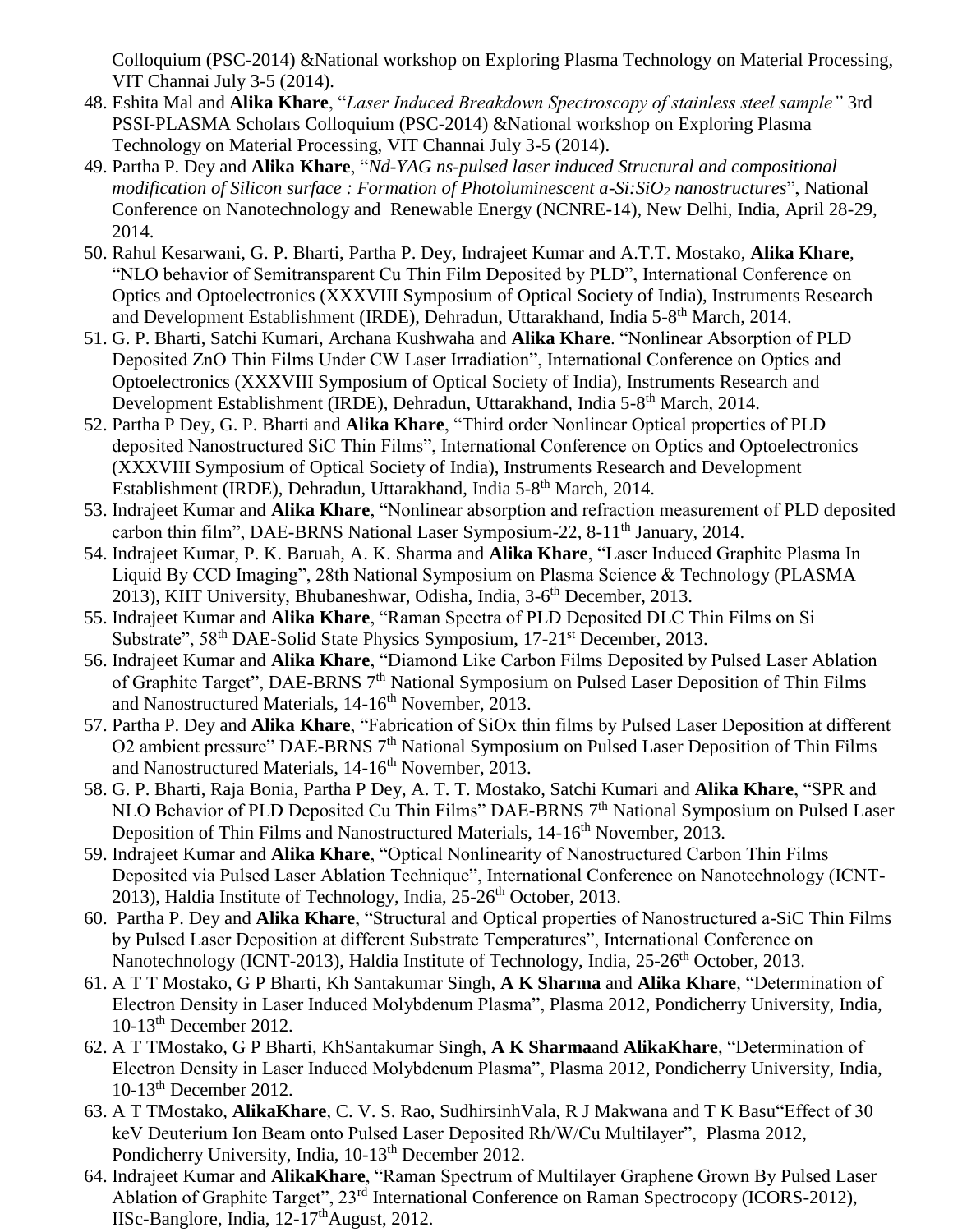- 65. Indrajeet Kumar and **AlikaKhare**, "Growth of Few Layers Graphene Via Pulsed Laser Deposition Technique Using Graphite Target", Twenty-First International Symposium on Processing and Fabrication of Advanced Materials (PFAM XXI), IIT Guwahati, India, 10-13<sup>th</sup> December, 2012.
- 66. Indrajeet Kumar, SatchiKumari and **AlikaKhare**, "Spatial Evolution of Laser Induced Graphite Plasma By Langmuir Probe", 27<sup>th</sup> PSSI National Symposium on Plasma Science and Technology (Plasma -2012), Pondicherry University, Pondicherry, India, 10-13th December, 2012.
- 67. ArchanaKushwaha,Indrajeet Kumar and **AlikaKhare**, "Laser Induced Breakdown of Poly (Methyl Methacrylate (PMMA)) in Air",27<sup>th</sup> PSSI National Symposium on Plasma Science and Technology (Plasma - 2012), Pondicherry University, Pondicherry, India,10-13thDecember, 2012.
- 68. Partha P. Dey and **AlikaKhare**, " MICROSTRUCTURING OF SILICON SURFACE BY HIGH POWER PULSED LASER IRRADIATION",XXI International Symposium on Processing and Fabrication of Advanced Materials, IIT Guwahati, Guwahati, ASSAM 10-13th December, 2012.
- 69. S Kumari and **AlikaKhare**, "Effect of Laser Fluence on Pulsed Laser Deposited Thin Films of Ruby", 29<sup>th</sup> National Symposium on Plasma Science and Technology (Plasma 2011) Organized by BITS Patna, Dec 20-23, 2011
- 70. S Kumari,ArchanaKhushwahaand **AlikaKhare**, "Studies On Laser Induced Ruby (Al<sub>2</sub>O<sub>3</sub>:Cr<sup>3+</sup>) Plasma Using Langmuir Probe", 29<sup>th</sup> National Symposium on Plasma Science and Technology (Plasma 2011) Organized by BITS Patna, Dec 20-23, 2011
- 71. A T TMostako and **AlikaKhare**, "Spectroscopic studies of laser induced Tungsten plasma, '29th National Symposium on Plasma Science and Technology (Plasma 2011)' Organized by BITS Patna, Dec 20-23, 2011.
- 72. A T TMostako and **AlikaKhare**, "Architecture of Rh/W/Cu multilayered First Mirror via PLD", '29th National Symposium on Plasma Science and Technology (Plasma 2011), Organized by BITS Patna, Dec 20-23, 2011.
- 73. Indrajeet Kumar, ArchanaKushwahaand **AlikaKhare**,"Emission Spectroscopy of Laser Induced Plasma from Graphite Target in Vacuum", 29<sup>th</sup> National Symposium on Plasma Science and Technology (Plasma 2011)' Organized by BITS Patna, Dec 20-23, 2011.
- 74. SatchiKumari and **AlikaKhare**, "Temperature Dependent Raman Studies of Barium Titanate Thin Film Deposited via Pulsed Laser Deposition", DAE-BRNS 6<sup>th</sup> National Symposium on Pulsed Laser Deposition of Thin Films and Nanostructured Materials (PLD-2011),MRC, IISC, Bengaluru, November 9 -11, 2011.
- 75. SatchiKumari and **AlikaKhare**, "Effect of Background Oxygen Pressure on Pulsed Laser Deposited Thin Films of Ruby", DAE-BRNS 6<sup>th</sup> National Symposium on Pulsed Laser Deposition of Thin Films and Nanostructured Materials (PLD-2011), MRC, IISC, Bengaluru, November 9 -11, 2011.
- 76. ArchanaKhushwaha, SatchiKumari and **AlikaKhare**, "Effect of Excitation intensity on Two photon induced UV Photolumenscence in ZnO thin films using He:Ne laser",  $DAE-BRNS$  6<sup>th</sup> National Symposium on Pulsed Laser Deposition of Thin Films and Nanostructured Materials (PLD-2011), MRC, IISC, Bengaluru, November 9 -11, 2011.
- 77. A T TMostako and and**AlikaKhare**, "Pulsed Laser Deposition of Molybdenum thin films", DAE-BRNS 6<sup>th</sup> National Symposium on Pulsed Laser Deposition of Thin Films and Nanostructured Materials (PLD-2011)", MRC, IISC, Bengaluru, November 9 -11, 2011.
- 78. A T TMostako and **AlikaKhare**, "Rh/W/Cu multilayer thin films via PLD", DAE-BRNS 6<sup>th</sup> National Symposium on Pulsed Laser Deposition of Thin Films and Nanostructured Materials (PLD-2011), MRC, IISC, Bengaluru, November 9 -11, 2011.
- 79. Indrajeet Kumar, ArchanaKhushwaha and **AlikaKhare**, "Temporal studies of C<sub>2</sub> species in nanosecond laser-induced graphite plasma", DAE-BRNS 6<sup>th</sup> National Symposium on Pulsed Laser Deposition of Thin Films and Nanostructured Materials (PLD-2011), MRC, IISC, Bengaluru, November 9 -11, 2011.
- 80. SatchiKumari, Archanakhushwaha and **AlikaKhare**, "Spatial distribution of electron temperature and electron density in Laser induced Ruby plasma using Langmuir probe", 15th International Symposium onLASER-AIDED PLASMA DIAGNOSTICS, Jeju, Korea, October 9 - 13, 2010.
- 81. A Nath and **AlikaKhare**, "Effect of plasma pressure on to TiO<sup>2</sup> nanoparticles synthesized via laser ablation at titanium-water interface',24thInternational conference on Amorphous and Microcrystalline Semiconductors (ICANS24), Nara , Japan, Aug 21\_26, 2011.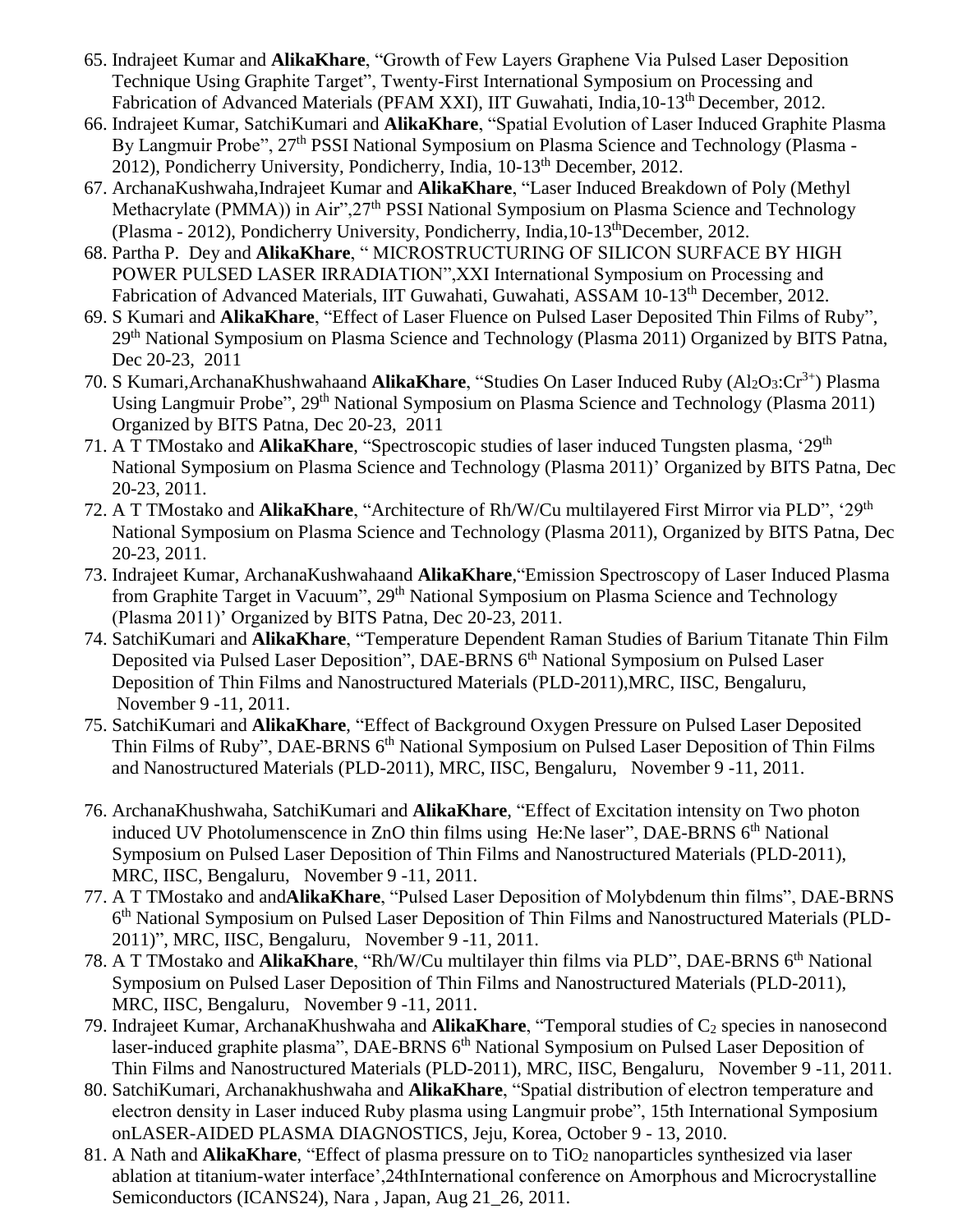- 82. Indrajeet Kumar, Arpita Nath and **AlikaKhare**, "Formation of diamond nanocrystals via pulsed laser ablation of Graphite in liquid, 24thInternational conference on Amorphous and Microcrystalline Semiconductors (ICANS24), Nara , Japan, Aug 21\_26, 2011.
- 83. A T TMostako, ParthaDey, Himanshu S Jha, Mukesh Singh,PratimaAgarwal and **AlikaKhare**, "Effect of background oxygen pressure and Substrate temperature on to the quality of MoO<sub>3</sub> thin films via PLD, 24thInternational conference on Amorphous and Microcrystalline Semiconductors (ICANS24), Nara , Japan, Aug 21-26, 2011.
- 84. A T TMostako, **AlikaKhare** and C. V. S. Rao, Effect of Helium gas pressure during deposition on the Specular reflectivity of Rhodium thin films via PLD, National Conference on condensed matter Days, Guwahati University, Aug 24-26, 2011.
- 85. SatchiKumari and **AlikaKhare**, "Tetragonal Barium Titanate Thin Film via Pulsed Laser Deposition Technique, National Conference on condensed matter Days, Guwahati University, Aug 24-26, 2011.
- 86. ArchanaKhushwaha, Indrajeet Kumar and **AlikaKhare**, Preparation of Polytetrafluroethylene (PTFE) Thin films via PLD Technique, National Conference on condensed matter Days, Guwahati University, Aug 24-26, 2011.
- 87. A. Nath, A. Das, L. Rangan and **AlikaKhare**, "Bacterial Inhibition by Cu/Cu2O Nanocomposites Prepared via Laser Ablation in Liquids", Proceeding of International Confernce IISC-10 organised by JamiaMilliaIslamia Delhi, December 2010
- 88. A. Nath, A. Das, L. Rangan and **AlikaKhare**, "Antibacterial activity of copper oxide nanoparticles synthesized via laser ablation in liquids", Proceeding of International Confernce Photonics-10 organisedby IIT Guwahati, December 2010.
- 89. A. Nath and **AlikaKhare,** "Estimation of OH and <sub>O2</sub> Rotational Temperature during Laser Induced Breakdown at Titanium Water Interface", Proceeding of International Conference MMISLIBS-10 organized by University of Allahabad & Mississippi state University, December 2010
- 90. A. Nath and **AlikaKhare,** "Photocatalytic Activity of TiO2Nanocolloids Formed via Laser Ablation of Ti in Water", Proceeding of Internationl conference PEFM 2010 – Physics of Emerging Functional Materials, organized by BARC Mumbai, September 2010.
- 91. A. T. T. Mostako, C. V. S. Rao, ShudhirVala and **AlikaKhare**, 'Effect of ion beam irradiation on PLD deposited tungsten films', Proceeding of National Conference Plasma 2010 organized by ISSAT (Guwahati) and PSSI (India), 8-11 December, 2010.
- 92. A. T. T. Mostako, ParthaDey, Himanshu S. Jha, Mukesh Singh, PratimaAgarwaland **AlikaKhare**, 'Molybdenum Oxides thin films via PLD', Proceeding of National Conference Plasma 2010 organized by ISSAT (Guwahati) and PSSI (India), 8-11 December, 2010.
- 93. Satchikumari and **AlikaKhare** "pulsed laser deposited ruby thin film as temperature sensor", Proc. Of 25th National Symposium on Plasma Science & Technology, PLASMA-2010, Guwahati, 8-11 December 2010.
- 94. Satchikumari and **AlikaKhare**," Slowing down of light in Ce:BaTiO3 crystal via Degenerate two-wave mixing using chopped pulses", Proc. of international Conference on Fiber Optics & Photonics, Photonics 2010, Guwahati,11-15 December 2010.
- 95. Satchikumari and **AlikaKhare**, "Effect of crystal orientation on temporal delay in Ce:BaTiO3 via degenerate two-wave mixing ", Proc. of OSI Symposium, International Conference on Contemporary Trends in Optics and Opto Electronics ,Thiruvananthapuram, 17-19 January 2011.
- 96. Satchikumari, Ravi KiranSaripalli, and **AlikaKhare**, "Determination of the crystallographic orientations of a Ce:BaTiO3 crystal via backward two-wave mixing", Proc. of XXXV OSI Symposium, InternationalConference on Contemporary Trends in Optics and Opto Electronics', Thiruvananthapuram, 17-19 January 2011.
- 97. I. Kumar and **AlikaKhare**, 'Effect of Substrate Temperature on Pulsed Laser Deposited Diamond Like Carbon Thin Films' Proc. of International Conference on Carbon Nanotechnology:Potential and Challenges,Indian Institute of Technology Kanpur, 15-17 December 2010.
- 98. ArchanaKhushwaha, A Nath and **AlikaKhare**,Temporal Evolution of CN Band Spectra in Laser Induced Breakdown of Plastics, Proc. Of 25th National Symposium on Plasma Science & Technology, PLASMA-2010, Guwahati, 8-11 December 2010.
- 99. ArchanaKhushwaha, A.Nath, **AlikaKhare**, 'Monitoring of Plastics using Laser Induced Breakdown Spectroscopy (LIBS)', ProceedingsInternational Conference MMISLIBS-10 organized by University of Allahabad & Mississippi state University, December 21-23,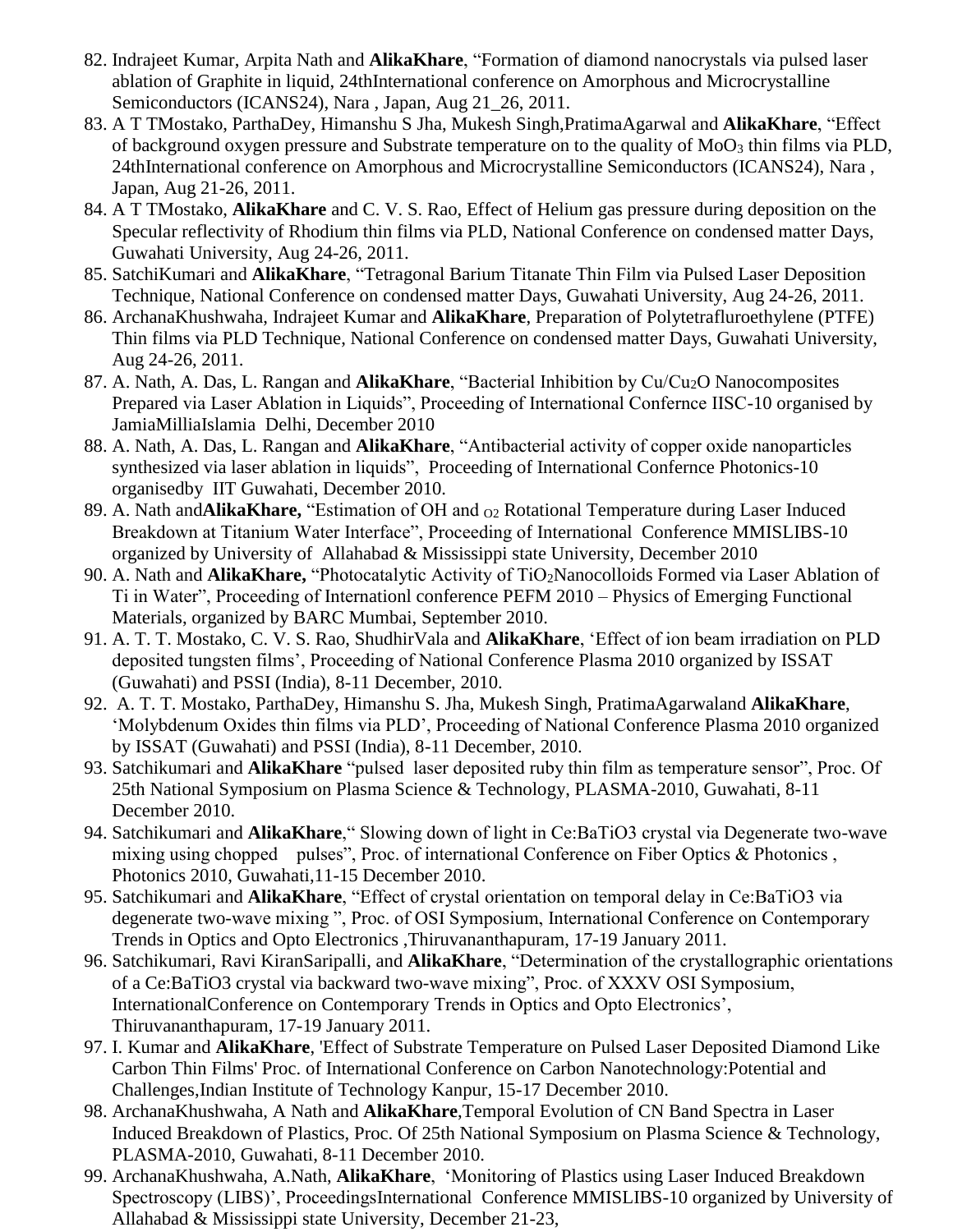- 100. Gaurav Shukla and AlikaKhare, "Effect of Pre-heating on Hydrothermal Growth and Optical Properties of ZnONanorods" ICONSAT 2010, IIT Bombay, Mumbai, Feb 2010.
- 101. Gaurav Shukla and AlikaKhare, "Effect of dynamics of ZnO plasma on the pulsed laser deposited ZnO thin films" Plasma 09, NIT Hamirpur, Dec 2009.
- 102. Arpita Nath, Suvra Santa Laha and **AlikaKhare**, "Synthesis of TiO<sub>2</sub> nanoparticles via laser ablation at Titanium-water interface " , ICE 2009, University of Delhi , Dec 2009.
- 103. A T TMostako, C V S Rao and **AlikaKhare**, 'Pulsed Laser Deposition of mirror like Tungsten Thin Films', Conference paper of Plasma 2009 organized by NIT Hamirpur (HP) and PSSI (India), December, 2009.
- 104. SatchiKumari and **AlikaKhare**, "Photoluminescence studies of pulsed laser deposited thin films of Ruby", 24<sup>th</sup> National symposium on Plasma science and Technology (Plasma 2009) NIT Hamirpur (H.P) , December, 2009.
- 105. A T TMostako, Hitesh Rahangdale and **AlikaKhare**, 'Effect of pressure on PLD thin films of Tungsten', Conference paper of RACMP 09 organized by NIT Hamirpur (H.P India), May, 2009.
- 106. SatchiKumari, A T TMostakoand **AlikaKhare**, 'Thin film of Ruby by Pulsed laser Deposition Technique', Conference paper of RACMP 09 organized by NIT Hamirpur (H.P India), May, 2009.
- 107. Gaurav Shukla, **AlikaKhare**, "Band gap engineering of pulsed laser deposited Zn1-xMgxO hin film S", Vth International Materials Symposium (Materials 2009) April 5-8 2009, LISBON , PORTUGAL (accepted but not presented).
- 108. Gaurav Shukla, **AlikaKhare**, "Variation of electron temperature and electron density during pulsed laser deposition of titanium dioxide, Vth International Materials Symposium (Materials 2009) April 5-8 2009, LISBON, PORTUGAL (accepted but not presented..
- 109. Arpita Nath, SurvasantaLaha, ChandanBorgohain and **AlikaKhare** 'Optical response of metal oxide nanoparticles synthesized via pulsed laser ablation in water', IC MOM 2009",Himachal Pradesh University , April 2009.
- 110. Arpita Nath, ChandanBorgohain and **AlikaKhare**, 'Optical properties of CuO nanoparticles synthesized via pulsed laser ablation at solid-liquid interface", Nanoinsight, Barcelona March 29-April 02, 2009 (Accepted not presented).
- 111. Gaurav Shukla and **AlikaKhare**, "Effect of substrate temperature on the structural and optical properties of epitaxial Zn<sub>1-x</sub>Mg<sub>x</sub>O thin films", Nanoinsight, Barcelona, March 29-April 02, 2009 (Accepted for oral presentation, but not presented).
- 112. Gaurav Shukla and **AlikaKhare**, 'Measurement of electron temperature and number density during pulsed laser deposition of titanium dioxide', Eight DAE- BRNS National Laser Symposium, NLS08 , Delhi, Jan 2009.
- 113. Gaurav Shukla and **AlikaKhare**, 'Pulsed Laser deposition of Zn1-xMgxO thin films', Eight DAE- BRNS National Laser Symposium NLS 08, Delhi, Jan 2009.
- 114. Gaurav Shukla and **AlikaKhare**, Effect of substrate annealing on the quality of pulsed laser deposited Zn1-xMgxO thin films Cochin Nano 2009, Cochin, Jan 2009.
- 115. Arpita Nath and **AlikaKhare** 'Band gap variation in CuO nanoparticles generated via pulsed laser ablation at solid-liquid interface', PHOTONICS-2008, IIT Delhi, December 2008.
- 116. PrahladBaruah, Arpita Nath, Rodney Bernard, Kamlesh Alti and **AlikaKhare**, 'Sculpting of optical fibre tip for microlens formation'. "PHOTONICS-2008", IIT Delhi, December 2008.
- 117. Arpita Nath and **AlikaKhare**, 'Spectroscopic Investigations on Laser Induced Breakdown in Water' 23nd National Symposium On Plasma Science & Technology (PLASMA - 2008) Mumbai Dec 2008.
- 118. A T TMostako, C V S Rao and **AlikaKhare**, 'Pulsed Laser Deposition of Thin Film of Molybdenum', 23nd National Symposium On Plasma Science & Technology (PLASMA - 2008) Mumbai Dec 2008.
- 119. Arpita Nath and **AlikaKhare**, 'Studies on Laser Induced Breakdown in Water, 22nd National Symposium On Plasma Science & Technology (PLASMA - 2007) Ahmedabad Dec 2007.
- 120. G Shukla and **AlikaKhare** (2007), 'Pulsed Laser Ablation of Indium in N<sup>2</sup> Environment, 22nd National Symposium On Plasma Science & Technology (PLASMA - 2007) Ahmedabad Dec 2007.
- 121. G Shukla and AlikaKhare (2007), 'Plasma Dynamics Studies during Pulsed Laser Deposition of AlN, 22nd National Symposium On Plasma Science & Technology (PLASMA - 2007) Ahmedabad Dec 2007.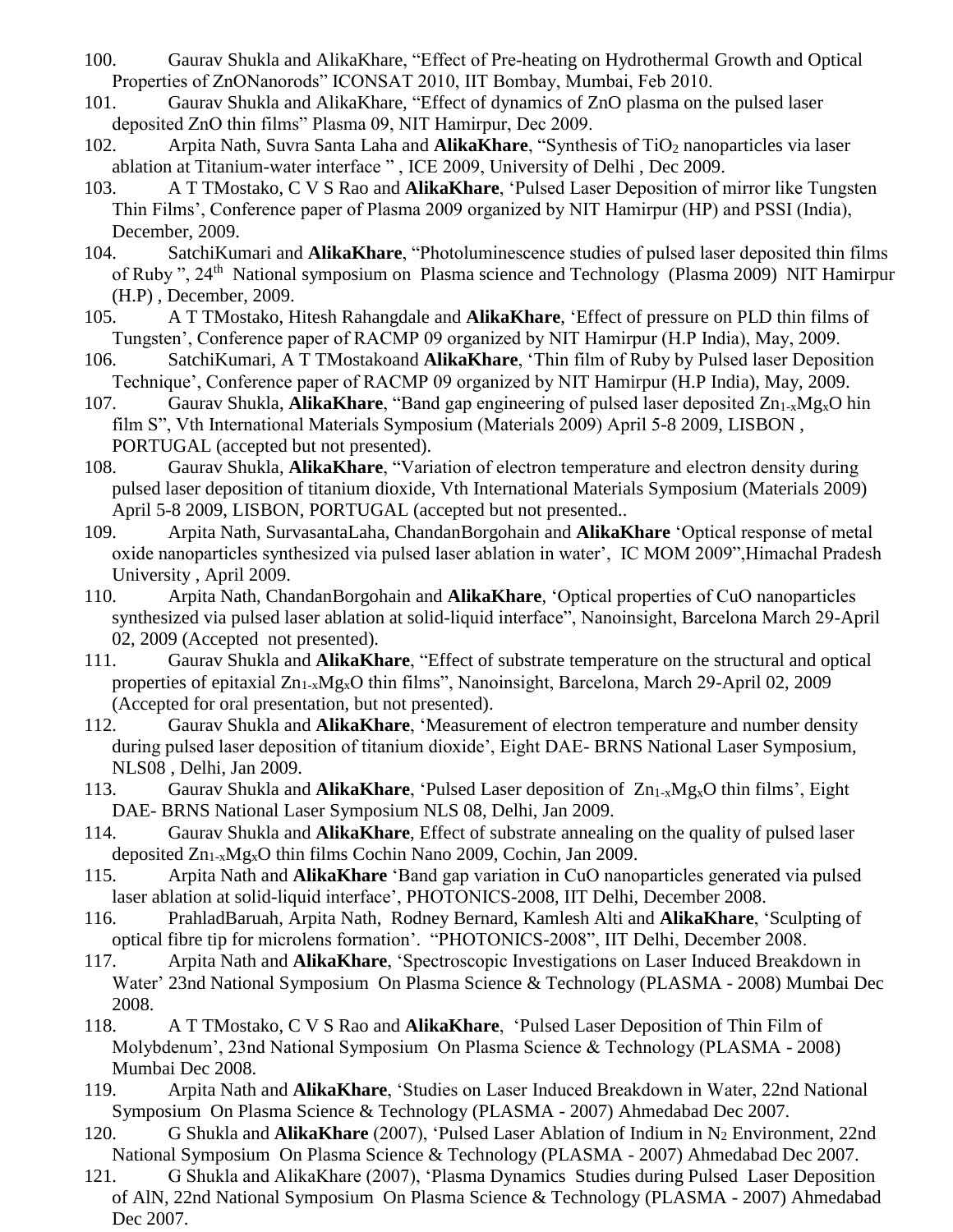- 122. G Shukla and AlikaKhare (2007), 'Nanostructured Growth of AlN Thin Films by Pulsed Laser Deposition', DAE-BRNS 4<sup>th</sup> National Symposium on Pulsed Laser Deposition of Thin Films and Nanostructured Materials, Rajkot, Oct 2007.
- 123. G Shukla and AlikaKhare (2007), 'Effect of Substrate on Pulsed Laser Deposition of InN Thin Film', DAE-BRNS 4<sup>th</sup> National Symposium on Pulsed Laser Deposition of Thin Films and Nanostructured Materials, Rajkot, Oct 2007.
- 124. G Shukla and **AlikaKhare** (2007), 'Neutral and ion velocity measurement in reactive pulsed laser ablation of indium IIT Kanpur, July 2007.
- 125. Arpita Nath and **AlikaKhare** (2007), 'Measurement of shockwave velocity in laser induced breakdown in water', IIT Kanpur, July 2007
- 126. Gaurav Shukla and **AlikaKhare** (2007), 'Optical and structural studies of reactive pulsed laser deposited AlN thin films, Pane, Gauwahati March 2007..
- 127. AlikaKhare (2007), 'Measurement of Photon Life time in a diode laser', Pane, Guwahati March 2007.
- 128. G Shukla and AlikaKhare (2006) Plasma, 'Reactive Pulsed Laser Deposition of AlN and Effects of Nitrogen Pressure' Plasma 2006, Jaipur Dec 2006.
- 129. A S Patra and AlikaKhare (2006), 'Delocalized hexagonal Array generation uing polarizing beam interferometry with better light coupling Efficiency', Eight International conference on Optoelectronics, Fibre optics and Photonics, Photonics 2006, Hyderabad, Dec.
- 130. G Shukla and AlikaKhare (2006), 'Embedded wave guide written by high power laser on to glass', Eight International conference on Optoelectronics, Fibre optics and Photonics, Photonics 2006, Hyderabad, Dec.
- 131. J Anto, J AntoPradeep, Kamlesh Alti, SidanandaSarma, ChandanBoragohain, PratimaAgarwal and **AlikaKhare (2006)**, 'Selective Formation of SiO2 Nanostructures via Laser Ablation',Cmdays 06, Tezpur (Aug).
- 132. J AntoPradeep, Kamlesh Alti, SidanandaSarma, PratimaAgarwal and **AlikaKhare**, (2006), 'Nano structure formation of Si and  $SiO<sub>2</sub>$  from laser ablation of polycrystalline silicon'DAE-BRNS 3<sup>rd</sup> National Symposium on Pulsed Laser Deposition of thin Films and Nanostructured Materials, PLD-2005, S. V. University, Tirupati (Jan).
- 133. J AntoPradeep, Kamlesh Alti, SidanandaSarma, PratimaAgarwal and AlikaKhare, (2006), 'Nano structure formation of Si and  $SiO<sub>2</sub>$  from laser ablation of polycrystalline silicon'DAE-BRNS  $3<sup>rd</sup>$ National Symposium on Pulsed Laser Deposition of thin Films and Nanostructured Materials, PLD-2005, S. V. University, Tirupati (Jan).
- 134. Kamlesh Alti, A S Patra and **AKhare** (2005),'A novel technique of direct patterning via high power laser interferometry', International conference on Optics and Optoelectronics, IRDE Dehradun, Dec.
- 135. A S Patra, Kamlesh Alti, SidanandSarma and **A Khare**(2005), 'Studies on ZnO thin film deposited via pulsed laser deposition technique', International conference on Optics and Optoelectronics, IRDE Dehradun, Dec.
- 136. G Sarma, K Alti, A S Patra, SidanandaSarma and **A Khare** (2005), 'Synthesis of Cu 2O nano particles via laser liquid inetraction', International conference on Optics and Optoelectronics, IRDE Dehradun, Dec.
- 137. A S Patra and **AlikaKhare** (2005), 'Phase shift via Polarizer in a hetrodyne Interferometer', Conference on Education and Training in Optics and Photonics, Marseille, France Oct.
- 138. A S Patra and **AlikaKhare**,' Fringe visibility of Interferogram from two orthogonal elliptically polarized light, Proceedings DAE- BRNS National Laser Symposium –04, Mumbai, Jan 2005.
- 139. 7. A S Patra and**AlikaKhare**, ' Fringe contrast of Array illuminator as a function of relative state of Polarisation of the interfering beams', Proce of National conference on Laser and their applications in basic and applied Sciences, Shantiniketan, Jan 2005.
- 140. Kamlesh Alti and **AlikaKhare**, ' Measurement of axial velocities of atomic and ionic species produced by laser ablation of indium thin film, Proceedings DAE- BRNS National Laser Symposium – 04, Mumbai, Jan 2005.
- 141. Kamlesh Alti, Susanta Das, BulumaniKalita, PratimaAgarwal and **AlikaKhare**, 'Low Divergence atomic beam using laser ablation of thin film', Proceedings 7<sup>th</sup> International Conference on Optoelectronics, Fibre Optics and Photonics, Photonics 2004, Cochin, Dec 2004.